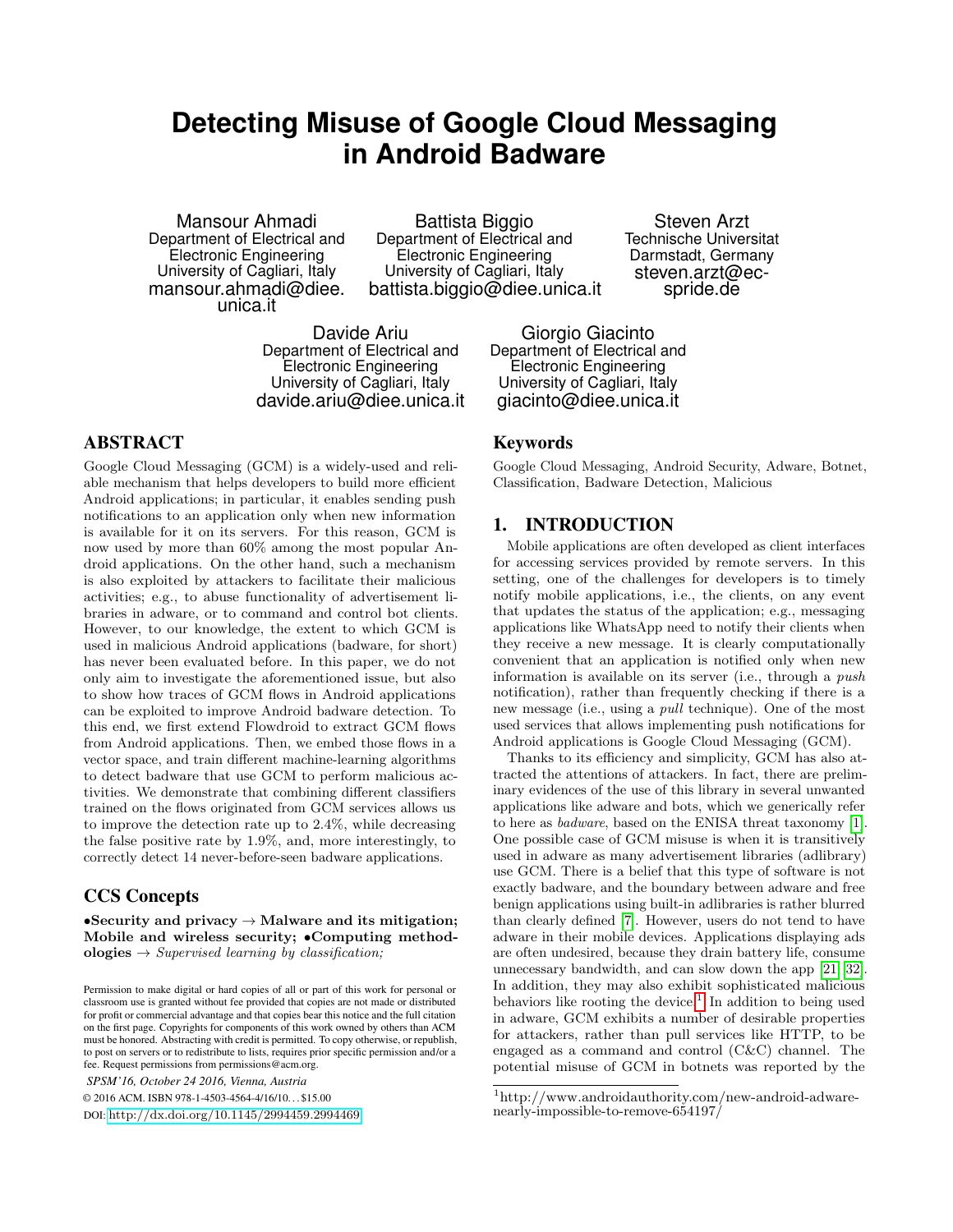security community in 2012 [\[46\]](#page-9-2), but the first real variant of botnet exploiting GCM for C&C was reported by Kaspersky in 2013 [\[23\]](#page-9-3). Less than a year later, another report by AndroTotal discussed the interest of attackers to exploit GCM channels in a malicious manner [\[5\]](#page-8-2). We discuss the GCM mechanism in more detail in Section [2,](#page-1-0) along with examples of how it can be exploited in malicious Android applications.

The only existing way to thwart GCM-based attacks is blocking the app's GCM registration ID at the GCM servers. However, this requires one to first detect the badware channel, and no solution to assess the degree of suspiciousness of GCM channels has been developed yet. One possibility could be to monitor network traffic of GCM channels, and detect anomalous behaviors. Although such a solution may enable detection of 0-day (i.e., never-before-seen) botnet channels while operating at the server side, GCM messages might be encrypted to circumvent tracking and detection. This motivates our proposal of a client-side solution, presented in Section [3,](#page-2-0) in which we model the functionality of GCM regardless of the content of messages, to be effective also against message encryption. In Section [4,](#page-4-0) we empirically show that characterizing GCM services is useful to achieve a more accurate detection of bot clients, as well as unwanted adware. Our results show that the detection rate can be increased up to 2.4%, while the false positive rate can be decreased up to 1.9%.

To summarize, this paper provides the following two main contributions.

- (i) We build a model of GCM communications to evaluate the extent to which this popular mechanism is misused in Android applications. To this end, we provide a flow analysis for GCM services to be able to automatically detect flows originated from GCM entrypoints.
- $(ii)$  We show how the extracted flows from GCM services can help one to more effectively detect badware using GCM, where GCM contributes in the realization of the malicious activities. Our approach for badware detection is based on machine learning and, in particular, on a multiple classifier system (MCS) architecture.

We conclude our paper by discussing related work (Section [6\)](#page-7-0) and future research directions (Section [7\)](#page-8-3).

# <span id="page-1-0"></span>2. BACKGROUND

To better understand the whole GCM mechanism and how this service can be misused by an attacker, in this section we first discuss how GCM works, and then report an example of a dissected GCM badware.

#### 2.1 Google Cloud Messaging

Google announced Cloud-to-Device-Messaging (C2DM) system in Google I/O, 2010 as a push mechanism for Android applications. It gradually became more efficient and was renamed to Google Cloud Messaging (GCM) in Google  $I/O$  [2](#page-1-1)012<sup>2</sup>. The new version of GCM has received a lot of improvement such as being cross-platform (support iOS and Chrome) as well as having simplified APIs, and was re-branded to Firebase Cloud Messaging (FCM) in Google I/O 2016. Based on reports presented in Google I/O 2016, Google receives around 2 millions queries per second, and more than 1 million apps have been registered by GCM.

<span id="page-1-2"></span>

Figure 1: Google Cloud Messaging Mechanism.

Figure [1](#page-1-2) shows how the whole mechanism works. First, the application needs to register itself to the GCM servers. After it receives a registration ID from the GCM servers, it sends the registration ID to its server for further communications. Whenever the App server needs to notify its clients, it can send data up to 4KB to a specific registration ID or a group of IDs through the GCM servers. When no Internet access is available on the client device, the messages accumulate in a queue on the server, and synchronize with the client device when it returns online. The connection protocol between App servers and GCM servers can be either HTTP or XMPP<sup>[3](#page-1-3)</sup> . GCM provides a set of APIs for sending messages from servers to applications efficiently and reliably. These APIs can be categorized into 4 classes: Registration, an application needs a registration ID to communicate; Send, server can send messages to a particular device (registration ID); Multi-cast, it is possible to send messages to thousands recipients with a single request; Time to live, setting TTL on each request allows GCM to know when to expire a message.

#### 2.2 GCM Badware

We describe the two possible cases of use of GCM in badware, namely, bot clients and adware, to better motivate how modeling GCM services can be beneficial in a detection system.

Botnet. Many Android bot clients use unencrypted channels like HTTP to accept messages from command and control bot masters [\[6\]](#page-8-4). However, the bot masters can also take advantage of secure popular public services for attacks. Three types of secure services that are frequently exploited by Android bot clients are email over SSL, GCM, and social networks (e.g., Twitter) [\[40\]](#page-9-4). By using these services, attackers can launch C&C attacks in a secure way, which is not easily detectable by normal TCP and HTTP traffic analysis. Furthermore, defenders cannot employ simple server blacklisting to mitigate such threats, because the email or GCM servers are used for badware as well as benign applications.

To better explain the misuse of GCM for C&C purposes,

<span id="page-1-1"></span><sup>2</sup>https://developers.google.com/android/c2dm/

<span id="page-1-3"></span><sup>&</sup>lt;sup>3</sup>It is a persistent, asynchronous, and bidirectional connection.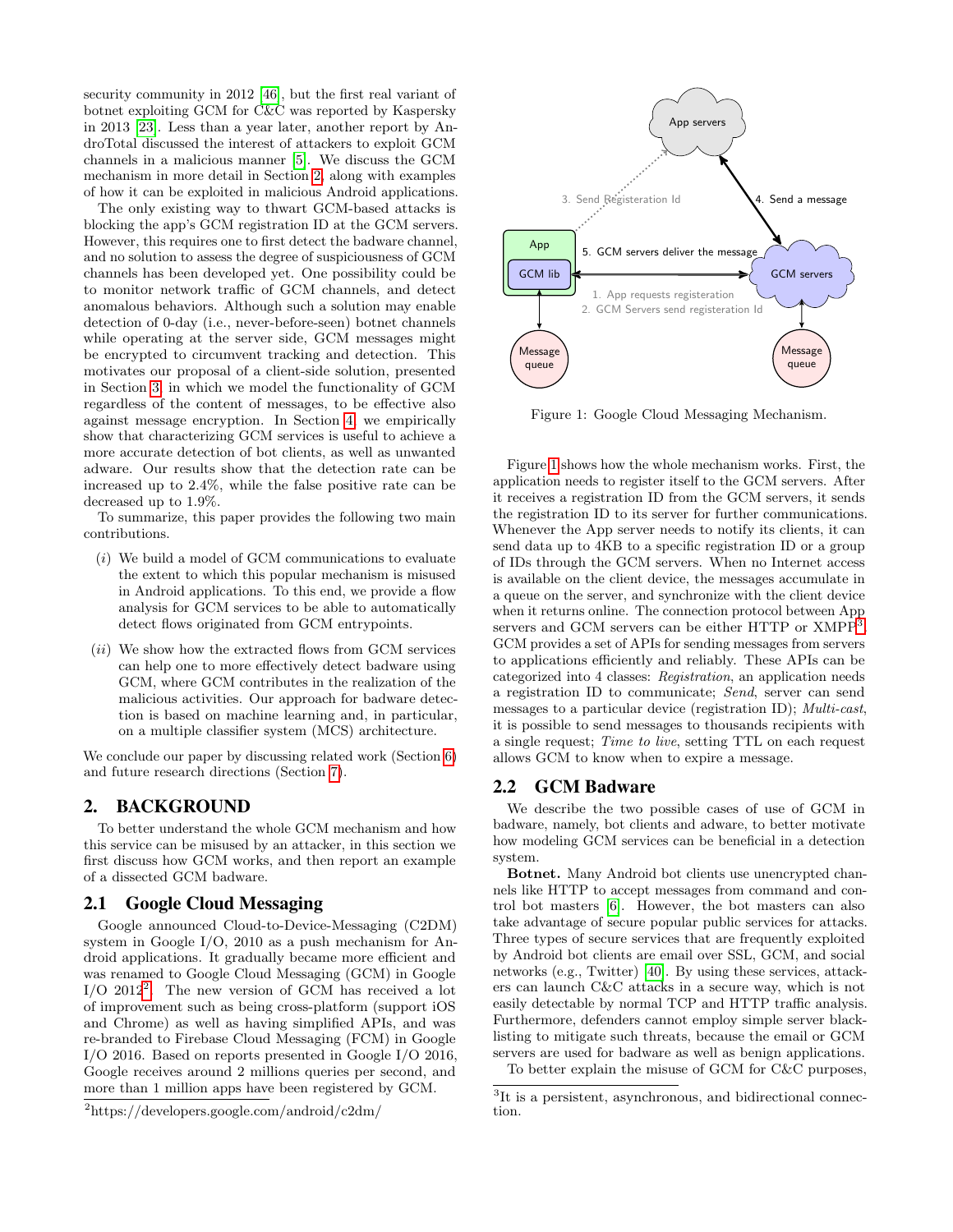Figure [2](#page-3-0) presents a part of a decompiled Maxit backdoor sample <sup>[4](#page-2-1)</sup>. It shows that after the bot client receives a GCM message, the content of the message is accessible through the Intent parameter of onMessage method (step 1). Then, the data is retrieved from the Intent by getExtras method and passed to Process\_Message method which separates the command (step 2, 3) and executes consequent actions based on the command. After doing the action, the bot client sends an SMS to the attacker through sendTextMessage (step 5), which is located in SendSMSNow method (step 4). The SMS contains the received original GCM message, a retrieved data from SharedPreferences (e.g., IMEI ) and the package name, which are split by "|". Since the attacker might receive many SMS messages, one probable answer to why the bot client sends the original GCM message along with the other information is to make the content of SMS easier for attacker to comprehend. It is obvious that as the received GCM message goes directly to sendTextMessage, there is an explicit data flow between the Intent parameter of onMessage in GCMIntentService and the sendTextMessage API. However, if the action is decided based on an if condition, the flow would be implicit. For example, in  $(\text{step } +)$ , if the command equals to IMEI, the malware retrieves the identification number of the device from SharedPreferences so that there is an implicit flow between onMessage and getSharedPreferences.

Adware. Opposite of the aforementioned deliberate misuse of GCM, it might happen that GCM is exploited by badware indirectly. For instance, many adlibraries such as Revmob, Airpush, Leadbolt, Domob and Cauly [\[2\]](#page-8-5) use GCM to notify users whenever a new advertisement has to be shown. As the purpose of adware is showing advertisement to receive benefits, these adlibraries might be embedded in adware to display unwanted ads when the user is online. As a result, GCM is unintentionally exploited as part of such malicious activities.

## <span id="page-2-0"></span>3. SYSTEM DESIGN

The architecture of the proposed system is depicted in Figure [3.](#page-3-1) First, we look into Android applications requesting GCM permission. Second, Flowdroid is used to extract the flows that are originated from GCM. As Flowdroid did not natively analyze GCM flows, we adapted it in order to support GCM callbacks  $(\S3.1)$  $(\S3.1)$ . Third, the output of Flowdroid is used to extract a number of features that describe the explicit flows. These features are subdivided into two sets, namely GCM and Non-GCM categories based on the corresponding services (§[3.2\)](#page-2-3). Accordingly, a classification function can be learnt by associating each flow to the type of applications it has been extracted from, i.e., badware or goodware. Classification is performed in different ways to verify the effectiveness of GCM features (§[3.3\)](#page-4-1). In the classification step, we build different models where each model provides a likelihood (between 0 and 1) denoting the degree of maliciousness of an app, which is subsequently thresholded to make the final decision on whether the application is badware or not.

## <span id="page-2-2"></span>3.1 Modeling GCM service

GCM base classes were not supported in FlowDroid [\[8\]](#page-8-6) because GCM is a part of Google Play Services, and not of the Android Framework. Hence, in order to handle data flows in

GCM classes, lifecycles of GCM classes have to be modeled in FlowDroid. Two common classes that have been employed in many applications in the past, are GCMBaseIntentService and GCMListenerService. The FirebaseMessagingService class has been introduced recently so it takes some time to be integrated in some applications. The GCMBaseIntentService class has been deprecated since September 2014, but there are still a lot of applications that have implemented this class. The GCM classes and methods are listed in Table [1.](#page-3-2) The methods are used for different purposes like registration, error handling, and message reception. The application needs to declare a GCMReceiver, which is a kind of BroadcastReceiver so that it delivers messages to GCM base classes. Two important methods that are called during receiving messages are onMessage in the GCMBaseIntentService class, and onMessageReceived in the GCMListenerService. Data flows from parameters of these services can represent commandaction behaviors.

To model lifecycles, FlowDroid builds a custom entry point. This entry point is essentially a main() method that emulates the behavior of the Android operating system and framework. As a consequence, the data flow tracker itself can process the app as a standard Java program with a main() method, albeit it still uses the Android framework through calls to library methods. In the basic version of FlowDroid, this dummy main method contains calls the lifecycle methods of activities, services, content providers, and broadcast receivers. Our extension adds calls to the specific methods of the GCM service classes.

One could argue that the GCM base classes such as GCM Receiver are implemented as normal classes inherited from BroadcastReceiver. Therefore, correctly modeling broadcast receivers would be sufficient, because the implementation of GCMReceiver already fully specifies how and when methods such as onMessageReceived are called. With this approach, the GCM framework would be treated as part of the app and would be analyzed together with it. For performance reasons, we, however, chose a different approach. We treat the GCM framework classes as black boxes and instead add explicit models for their interfaces. In other words, we consider the GCM framework as a part of the Android operating system and abstract away from it, effectively reducing the size and complexity of the code to be analyzed.

## <span id="page-2-3"></span>3.2 Feature Extraction

Since FlowDroid supports detecting the desired flows, as a next step, proper sources and sinks should be provided for, and then run on various applications to extract existing flows. There are two possible ways that source of flows can be defined, i.e., parameters of callbacks, and APIs that retrieve information. As far as we aim to understand what actions are performed when the GCM callbacks are invoked, we consider callbacks as sources in our evaluation to be able to show the power of flows originated from GCM callbacks compared to the rest of Android callbacks. It is worth to mention that, although considering source APIs can provide more information about the semantics of applications, it makes the feature extraction step much slower so we avoided to use them in the proposed system. For sinks, we consider all sink APIs proposed by SUSI [\[34\]](#page-9-5), which were extracted from Android 4.2 and contain 8,287 APIs.

After the flows are extracted by FlowDroid, they are mapped to a feature vector in which features are flows and

<span id="page-2-1"></span><sup>4</sup>Badware's MD5: 157febb16d16e8bcb5ba6564a2f7d320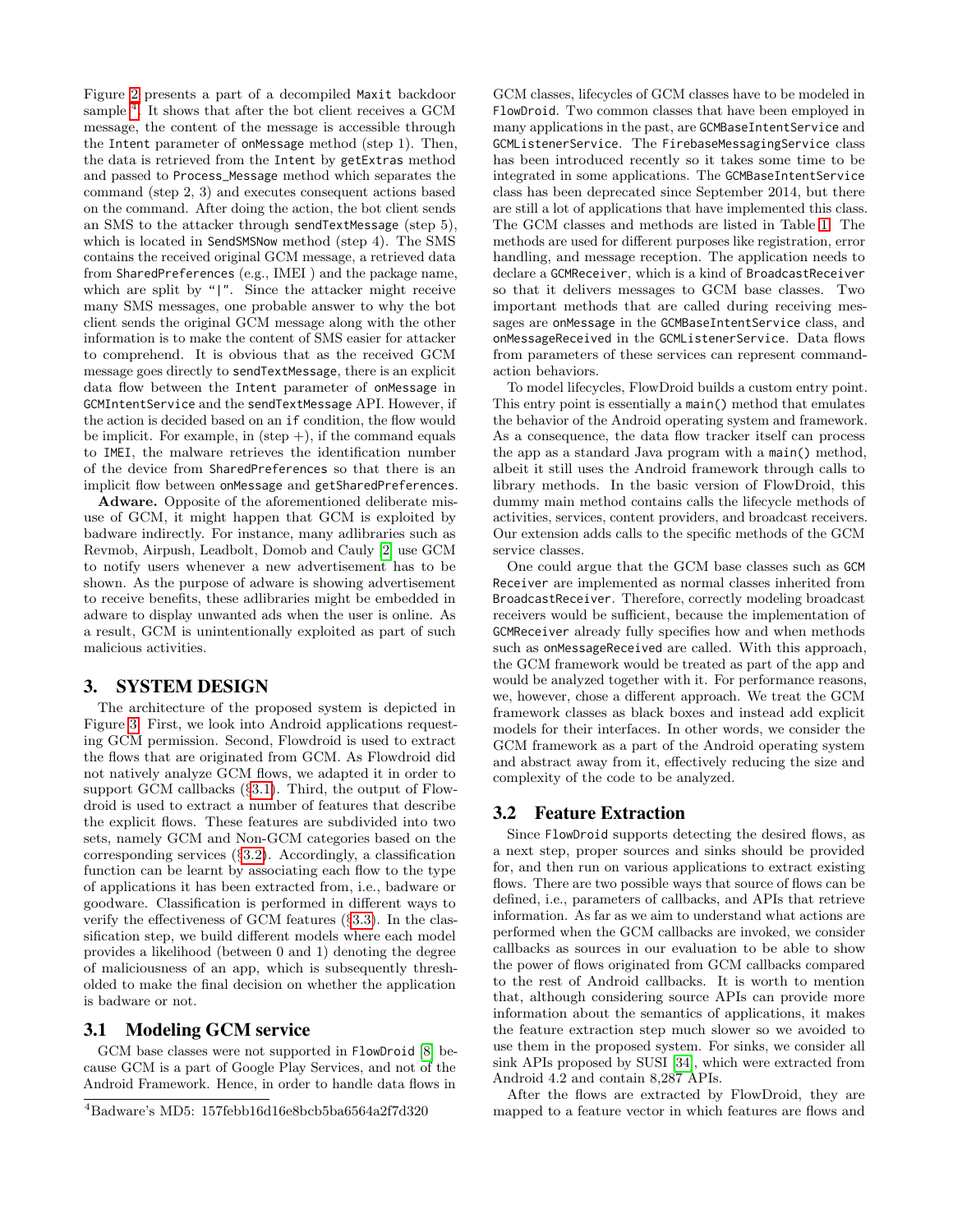<span id="page-3-0"></span>

Figure 2: A part of Backdoor.AndroidOS.Maxit.a badware, which uses GCM for C&C.

<span id="page-3-1"></span>

Figure 3: Overview of our approach.

Table 1: GCM services lifecycle.

<span id="page-3-2"></span>

| Base Class                  | Methods                                                           |  |  |
|-----------------------------|-------------------------------------------------------------------|--|--|
|                             | void onDeletedMessages(android.content.Context,int)               |  |  |
|                             | void onError(android.content.Context,java.lang.String)            |  |  |
| <b>GCMBaseIntentService</b> | void onMessage(android.content.Context,android.content.Intent)    |  |  |
|                             | void onRecoverableError(android.content.Context,java.lang.String) |  |  |
|                             | void onRegistered(android.content.Context.java.lang.String)       |  |  |
|                             | void on Unregistered (android.content.Context, java.lang.String)  |  |  |
|                             | void onDeletedMessages()                                          |  |  |
| <b>GCML</b> istenerService  | void on MessageReceived(java.lang.String, android.os.Bundle)      |  |  |
| (FirebaseMessagingService)  | void onMessageSent(java.lang.String)                              |  |  |
|                             | void onSendError(java.lang.String,java.lang.String)               |  |  |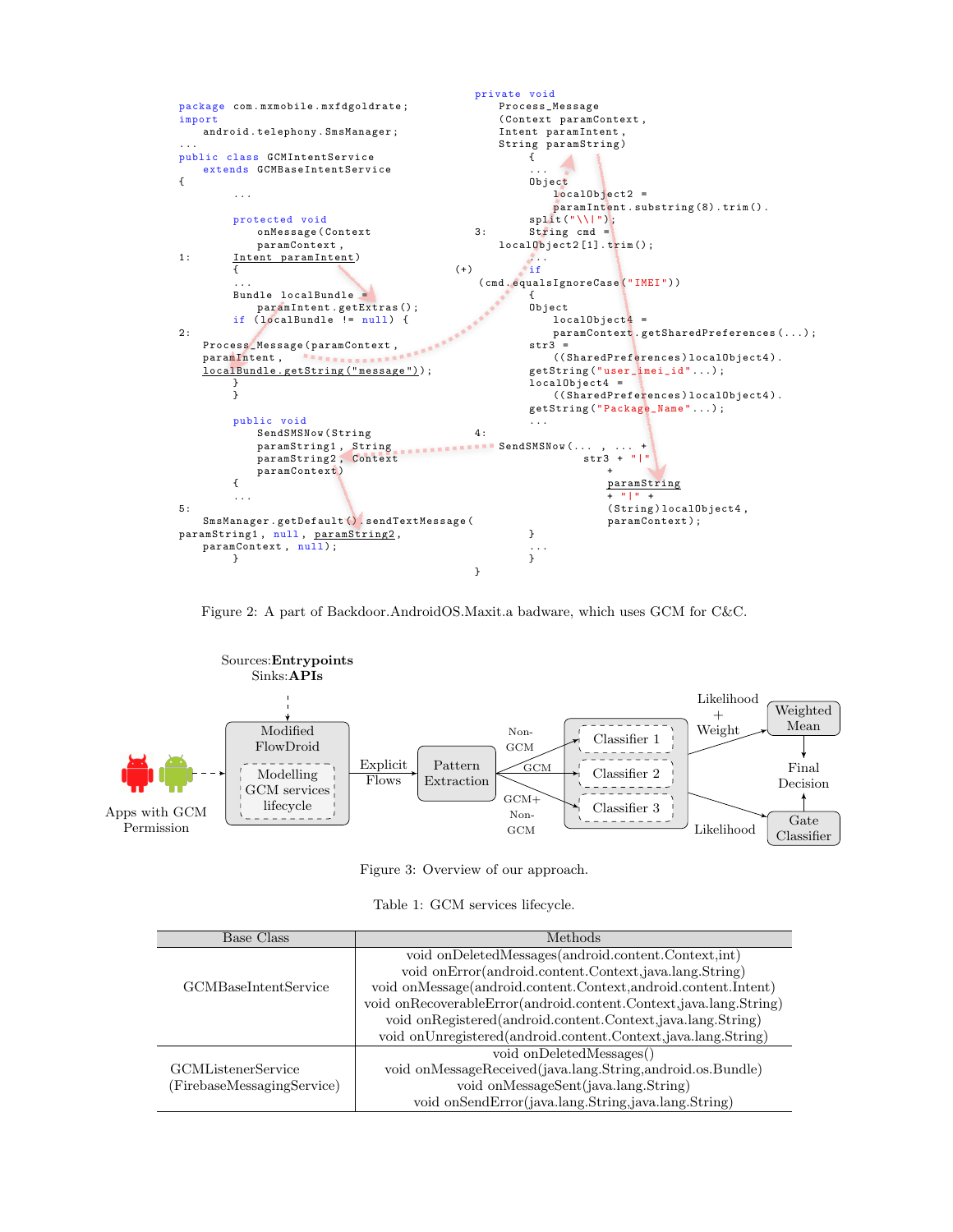their values are the total number of each flow in an application. In other words, we count how many flows there are between a specific pair of source and sink. In flows, the sources are the parameters of callbacks and the sinks are the name of APIs as well as their corresponding package. For example, in the sample in Figure [2,](#page-3-0) there is an explicit flow (by following the red lines) in which the source is android.content.Intent in onMessage method, and the sink is sendTextMessage in SmsManager package. Therefore, the feature is in the following format:

#### onMessage(android.content.Intent)  $\rightsquigarrow$ SmsManager.sendTextMessage

We name such features as "Complete Source/Sink" in the evaluation section( $\S 4.2$ ). However, It is common that obfuscation techniques [\[36,](#page-9-6) [29\]](#page-9-7) affect the name of some callbacks. Simple method renaming is applied by ProGuard, a popular tool shipped with the Android SDK. For example, we observe the fact in our experiments that onMessage callback has different names such as "a" or "nybkaxzg" in some applications, but the parameters type like android.content.Intent are intact. In addition, the sink might be package specific like startActivity API from com.qihoo.psdk.app.QStatActivity which is the name of an activity in an App. Therefore, we represented the flows to a short format in which we just consider the parameters of callbacks from the sources and API names from the sinks. Note that API method names are usually not affected by obfuscation techniques. So, for the same above example, the feature is in the following format: android.content.Intent  $\rightsquigarrow$  sendTextMessage

We call this type of features as "Abstract Source/Sink". Although the latter consideration looks loosing some information (e.g., all of onError, onRegistered or onUnregistered methods have java.lang.String parameter), we show that they can achieve better result using a smaller number of features compare to "Complete Source/Sink" representation. The underlying reason is that using a more compact (and less noisy) feature representation typically mitigates the so-called problem of overfitting, facilitating the task of learning an accurate classification function [\[11\]](#page-8-7).

To evaluate the effectiveness of GCM features, we divide the features into two sets, i.e., GCM and non-GCM. If a flow is originated from GCM callbacks, we consider it as a GCM feature, otherwise, as a non-GCM feature. The following matrix shows an example of the final set of feature vectors, where each row is a feature vector for a goodware/badware, and each column is the frequency of a feature. To separate the features, we prefix them with "g" and "ng", which respectively refer to GCM and non-GCM flows.

|                |   |          | $g\_src_1\_snk_1$ $ng\_src_2\_snk_1$ $ng\_src_3\_snk_4$ |
|----------------|---|----------|---------------------------------------------------------|
|                | . |          |                                                         |
| B <sub>2</sub> | . |          |                                                         |
| $\ddots$       | . | $\cdots$ | $\cdots$                                                |
| $\mid G_1$     |   |          |                                                         |
|                |   |          | $\cdots$                                                |

#### <span id="page-4-1"></span>3.3 Classification

Regarding the nature of the task at hand, binary classification algorithms are powerful options to help us to discriminate badware from benign applications. Over the past years, a large number of classification techniques have been proposed by the scientific community, and the choice of the most appropriate classifier for a given task is often guided

by previous experience in different domains, as well as by trial-and-error procedures. However, some classifiers like SVM and ensemble decision trees (e.g., Random Forest and Extra Trees [\[18\]](#page-9-8)) have shown high performances in a variety of tasks [\[16\]](#page-9-9).

To simplify the learning task and reduce the risk of overfitting, we exploit feature selection to reduce the feature set size by removing irrelevant and noisy features from our sets. In particular, as done in  $[4]$ , we compute the so-called mean decrease impurity score for each feature, and retain those features which have been assigned the highest scores.<sup>[5](#page-4-2)</sup>

We combine the obtained decisions of single models (see Fig. [3\)](#page-3-1) using a multiple classifier system (MCS) [\[31,](#page-9-10) [24\]](#page-9-11). The underlying reason is that MCSs do not only often improve classification accuracy with respect to the combined classifiers, but also provide some degree of robustness against evasion attempts [\[19,](#page-9-12) [10\]](#page-8-9). One of the simplest and widelyused MCS fusion rule is the weighted average:

$$
L_c = \frac{\sum_{i=1}^{n} (W_i \times L_{c_i})}{\sum_{i=1}^{n} W_i},
$$
\n(1)

where  $n$  is the number of single classifiers,  $L$  is the likelihood of each single classifier,  $W$  is a weight assigned to a single classifier, and c refers to each class label. In this approach, a specific weight is assigned to each single classifier output, usually based on the performance of the classifier, and each weight is multiplied by the predicted class likelihood obtained by the classifier. Finally, the class labels are assigned based on the average of the achieved weighted likelihood. Another common MCS technique is passing the likelihood of single models to a gate classifier to make the final decision, which we call it two-tier classification technique. The gate classifier is thus trained in the same way as the flow classifiers, but its input is a feature vector whose components are the output likelihoods of the individual classifiers.

Overall, we build one classifier trained on the GCM features, one classifier trained on the non-GCM features, and a third classifier where all the features, GCM and non-GCM, are used. We observed a degree of complementarity among classifiers, as just a portion of the misclassified samples by one of the classifiers, is misclassified by the other classifiers, the rest of them being correctly classified by the other classifiers. Hence, this motivates the fusion of classification decisions by MCS techniques to combine the prediction at the score level. This fusion makes the final decision unbiased between the individual classifiers, which helps improving the final decision. Therefore, we combine the predictions of single classifiers with the weighted mean and the two-tier techniques.

## <span id="page-4-0"></span>4. EXPERIMENTAL ANALYSIS

In this section, we address the following research questions:

- How much discriminatory power do flows from GCM callback sources add to a badware classifier in contrast to only using non-GCM sources (§[4.2\)](#page-5-0)?
- Is the approach able to predict never-before-seen badware (§[4.2.1\)](#page-5-1)?

Before addressing these questions, we discuss the data and the experimental settings used in our evaluation (§[4.1\)](#page-5-2).

<span id="page-4-2"></span> $5$ Note that this technique is often referred to also as Gini impurity or information gain criterion.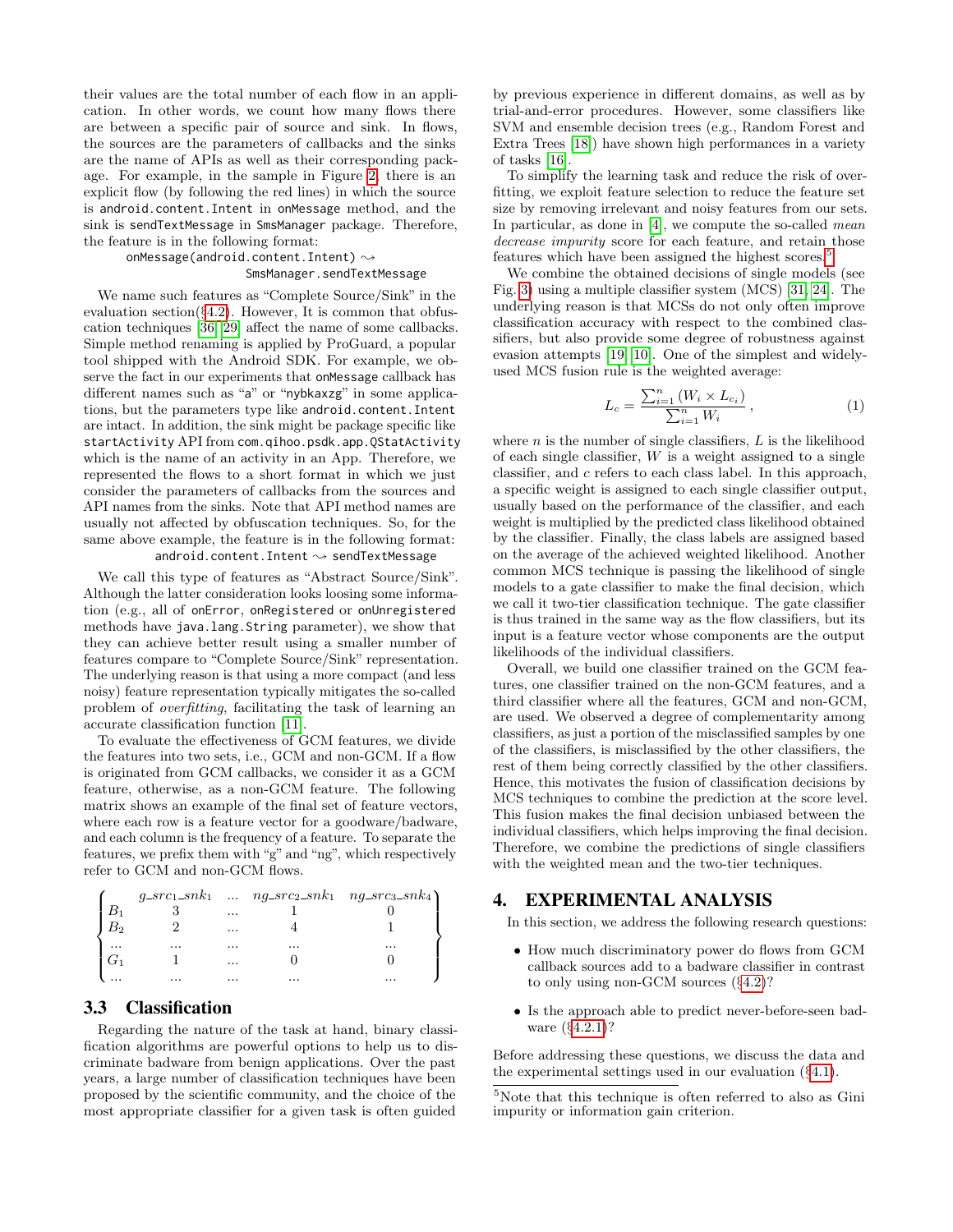# <span id="page-5-2"></span>4.1 Experimental Setup

To evaluate our approach, we have collected more than 15,000 goodware and 15,000 badware apps from McAfee and VirusTotal<sup>[6](#page-5-3)</sup> sources. The McAfee dataset has been released to the authors on the basis of a research agreement during the period from 2014 to 2016. However, all of the gathered samples are first seen by VirusTotal between 2011 and early 2016. Since this paper focuses on analyzing the effects of modeling GCM data flows on badware detection, we filter out all apps that do not use GCM. We consider an app to use GCM if it uses the com.google.android.c2dm .permission.RECEIVE permission. We found that slightly less than 10% of our initial set of apps use GCM and were retained. However, checking whether the GCM permission is present is not sufficient, because the app might be overprivileged [\[15\]](#page-9-13). Therefore, as a complementary check, we discarded all those of applications that did not have at least one flow from a GCM-related source, i.e., a parameter of a GCM callback method. To obtain the flows, we ran FlowDroid for up to 10 minutes per app on a server with 64 Intel Xeon E5-4560 processor cores running at 2.7 GHz and 1 TB of memory. Note that we limited the maximum heap size allotted to FlowDroid to 250 GB. If the analysis did not complete within this time budget, the app was discarded as well. With these constraints, 1,058 benign and 1,044 badware apps remained for further analysis. Based on the naming convention<sup>[7](#page-5-4)</sup> by VirusTotal, half of the badware are adware, and the rest are trojan.

We evaluate our approach on this set of samples through a 10-fold cross validation, to provide statistically-sound results. In this validation technique, samples are divided into 10 groups, called folds, with almost equal sizes. The prediction model is built using 9 folds, and then it is tested on the final remaining fold. The procedure is repeated 10 times on different folds to be sure that each data point is evaluated exactly once. For the data analysis, we used a laptop with a 2 GHz quad-core processor and 8GB of memory. The whole data analysis code was written in Python, and the main employed helper library is scikit-learn.<sup>[8](#page-5-5)</sup>

Two metrics that are used for evaluating the performance of our approach are the False Positive Rate (FPR) and the True Positive Rate (TPR). FPR is the percentage of goodware samples misclassified as badware, while TPR is the fraction of correctly-detected badware samples. A Receiver-Operating-Characteristic (ROC) curve reports TPR against FPR for all possible decision thresholds.

## <span id="page-5-0"></span>4.2 Results

To better understand the effectiveness of our approach, we evaluate it on the set of Android applications described in Section [4.1.](#page-5-2) To recap the overall approach, we need three single classifiers to make three models on GCM flows, Non-GCM flows and the combination of GCM and Non-GCM flows. As a first step to better motivate the selection of single classifiers, we use all the three well-performed classifiers, namely SVM, Random Forest and Extra Trees (§[3.3\)](#page-4-1) to make five models (three single models plus two MCS models) to see which one provides a better performance. As a result, Extra Trees achieved the higher area under ROC curve so that we

select it as the main classifier for the first step of classification (see Figure [4\)](#page-6-0). As a consequent step, two MCS techniques, namely weighted mean (MCS-WM) and two-tier (MCS-TT) (§[3.3\)](#page-4-1) are applied to improve the performance. For the MCS-WM, based on the performance of single classifiers, we assign weights of one, two and three to GCM, Non-GCM and the combination of GCM & Non-GCM models respectively. For MCS-TT, the output of single classifiers are passed to a gate classifier, which is SVM in our approach.

Our results are summarized in Table [2.](#page-6-1) To better discuss what we explained in Section [3.2](#page-2-3) about the feature representation, we provide two sets of evaluations on "abstract source/sink" and "complete source/sink". In the "Measures" column, "# Features" shows the number of features used for classification while the numbers in parenthesis refer to the number of selected features. The value of each "FPR" is reported both in terms of the percentage, and in terms of the total number of misclassified goodware (in parenthesis). As is shown in the table, considering GCM-based flows alone is not a proper replacement for a traditional data flow analysis based on non-GCM flows. This is simply because GCM flows represent a small portion of the application behavior. Nonetheless, reported results clearly show that adding GCM flows to the normal flow set containing the non-GCM data flows can be helpful in detecting badware using GCM as part of the malicious behavior. In fact, when we combine GCM features with non-GCM features, they improve the performance, compared to when GCM features are ignored. In the case in which the features (GCM and non-GCM) are stacked, FPR decreases 1% and TPR is improved about 2%. Moreover, the improvement is more observable in the case of MCS-WM in which FPR and TPR respectively recover about 1.9% and 2.4%. In the case of MCS-TT, FPR decreases more, namely 2.2% while TPR has a small improvement of 1.2%. While these numbers seem small, static analyses on Android apps are usually performed on a very large scale, e.g., on complete app stores. If you consider the Google Play Store which contains over 2 million applications, improving the detection rate by 2.4% means that more than 24,000 new, previously undetected pieces of malware are discovered. Lowering the FPR by 1.9% means that 19,000 applications less are flagged as potentially malicious and, consequently, no longer need to be reviewed by human security specialists. On this scale, our proposed improvements greatly improve the state-of-the-art in Android app scanning.

Although there are still some misclassified samples (§[4.2.1\)](#page-5-1), we could successfully detect some bot samples based on GCM channel that were not tagged as malware by just relying on Non-GCM flows. Last but not least, the results by the proposed "abstract source/sink" features are preferable over "complete source/sink", because they need to consider a significantly lower number of features and can thus be computed more efficiently.

#### <span id="page-5-1"></span>*4.2.1 Misclassified Samples*

We focus here on the proposed MCS architecture, which achieved the best results, and investigate some of the reasons behind its classification errors. As a first step, we checked again the groundtruth labels of all samples by VirusTotal three month after we gathered the last set of samples in our dataset and assigned a new groundtruth. In this way, we built the model with the original groundtruth and then checked the class of misclassified samples with the new groundtruth. In-

<span id="page-5-3"></span><sup>6</sup><http://www.virustotal.com>

<span id="page-5-4"></span><sup>7</sup><https://github.com/ManSoSec/Auto-Malware-Labeling>

<span id="page-5-5"></span><sup>8</sup><http://www.scikit-learn.org>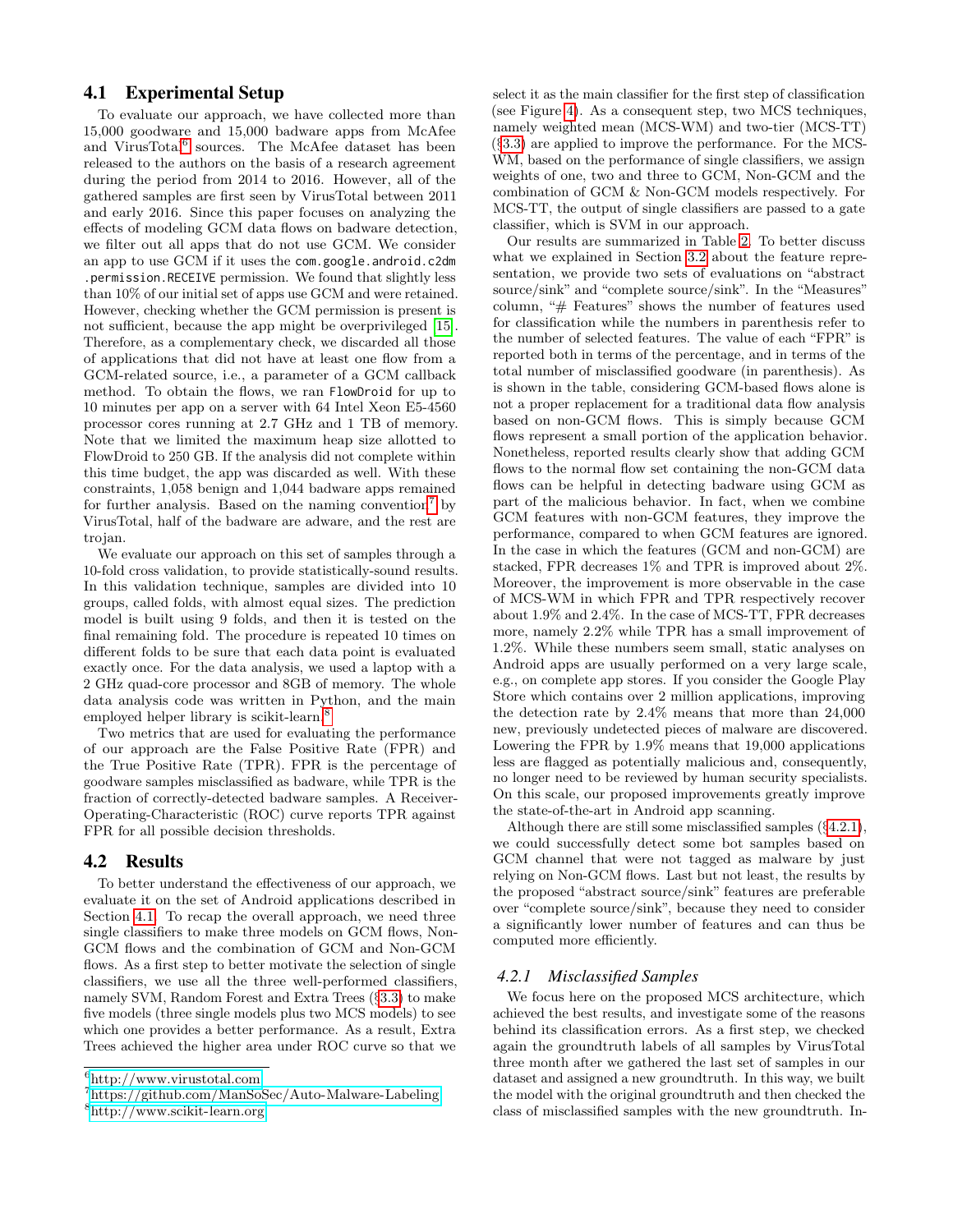<span id="page-6-0"></span>

Figure 4: ROC curves of different classifiers. The best result was achieved by Extra Tree classifier.

<span id="page-6-1"></span>Table 2: Classification results of extra tree after feature selection on a set of 1058 benign and 1044 malicious apps.

| Measures     | Single Classifier on Flows                                 |                  |                                             | Multiple Classifiers |                |
|--------------|------------------------------------------------------------|------------------|---------------------------------------------|----------------------|----------------|
|              | <b>GCM</b>                                                 | $Non-GCM$        | $Non-GCM + GCM$                             | Weighted Mean        | Two-Tier       |
|              |                                                            |                  | Abstract Source/Sink : Parameter $\sim$ API |                      |                |
| $#$ Features | 498 (74)                                                   | 7,539(1,162)     | 8,037(1,215)                                |                      | 6              |
| TPR.         | 89.37\%                                                    | 90.71\%          | 92.72\%                                     | 93.10\%              | 91.95%         |
| FPR.         | $9.735\%(103)$                                             | $6.049\%(64)$    | $5.009\%(53)$                               | $4.159\% (44)$       | $3.781\% (40)$ |
|              | Complete Source/Sink : Method.Parameter $\sim$ Package.API |                  |                                             |                      |                |
| $#$ Features | 3,322(452)                                                 | 36,219 (3,892)   | 39,541 (4,561)                              |                      | 6              |
| <b>TPR</b>   | 89.94%                                                     | 91.19%           | 92.53%                                      | 93.10\%              | 92.53%         |
| FPR.         | 11.437% (121)                                              | $6.805\%$ $(72)$ | $5.482\%(58)$                               | $4.537\%$ $(48)$     | $3.686\%(39)$  |

terestingly, we noticed that 4 out of 72 misclassified badware were not labeled as malicious based on the new groundtruth. Moreover, 14 out of 44 misclassified goodware are labeled as badware based on the new groundtruth where all of the 14 samples are labeled as adware. So based on the new groundtruth, we classified 18 (4+14) unknown samples correctly. Among the rest of misclassified badware, 32 of them are adware, and the rest are trojan. The misclassified benign samples need further analysis as there might be some other 0-day badware among them because there are many samples in our analysis from 2016. Another source of misclassification can be the use of obfuscation techniques like dynamic code loading, multi-level reflection, JavaScript and packing. We did not address those techniques in this paper as the main focus of this paper is modeling GCM services as complementary features.

Furthermore, we explored the features that might contribute the most in the misclassification by computing the median of the feature values in both the sets of correctlyclassified and misclassified samples. Some of the features with the highest difference in the median between the two sets are summarized in Table [3.](#page-6-2) The table shows how the classifier might be misled by reducing or adding a specific flow. To point out some of the flows, the ones from GCM methods to notify and Log.v APIs have higher values in the undetected malware and lower values in the misclassified goodware. It is worth mentioning that the total number of flows alone cannot be representative of the class of applications because both the goodware and badware with almost the same number of flows are present in our dataset (see Figure [5\)](#page-7-1). However, there are some goodware that contain higher number of flows and the fact is observable in the figure in the range of  $10^3$  and  $10^4$ .

<span id="page-6-2"></span>Table 3: Features that contribute the most in misclassification. Minus/plus refers to reduction/addition of a feature.

|                                                       | Feature                                                  |  |  |
|-------------------------------------------------------|----------------------------------------------------------|--|--|
| From correctly-classified goodware to false positives |                                                          |  |  |
| $^{+}$                                                | non-GCM : android.content.Intent $\sim$ put Extra        |  |  |
| $^{+}$                                                | non-GCM : android.os.Bundle $\rightsquigarrow$ putString |  |  |
| $^{+}$                                                | non-GCM : android.os.Bundle $\sim$ onCreate              |  |  |
|                                                       | $GCM$ : android.content.Context $\sim$ notify            |  |  |
|                                                       | $GCM:$ android.content.Context $\sim v$                  |  |  |
|                                                       | From true positives to undetected badware                |  |  |
| $^{+}$                                                | $GCM$ : android.content.Context $\sim$ notify            |  |  |
| $^{+}$                                                | $GCM:$ android.content.Context $\sim v$                  |  |  |
|                                                       | non-GCM : android.os.Bundle $\sim$ onCreate              |  |  |
|                                                       | non-GCM : android.content.Intent $\sim$ put Extra        |  |  |
|                                                       | non-GCM : android.view.KeyEvent $\sim$ onKeyDown         |  |  |

## 4.3 Discriminative Patterns

To be more informative, it is worth describing some of the important GCM features that contributed the most in the classification. Figure [6](#page-8-10) shows the top 20 sink APIs that are performed after a GCM message received in the device and the message in a way passes to those APIs. Each of those APIs can reveal some useful information about an action that might reveal a sign about a malicious activity. As an example, 25 badware samples execute the sendTextMessage method based on the content of received GCM messages while no goodware shows this dependency between a received GCM message and an outgoing text message. Other kinds of suspicious actions are openConnection and setRequestMethod that exist in higher number of badware samples compared to goodware. These patterns can model downloading payload or performing DDoS attacks as the flow can show a command-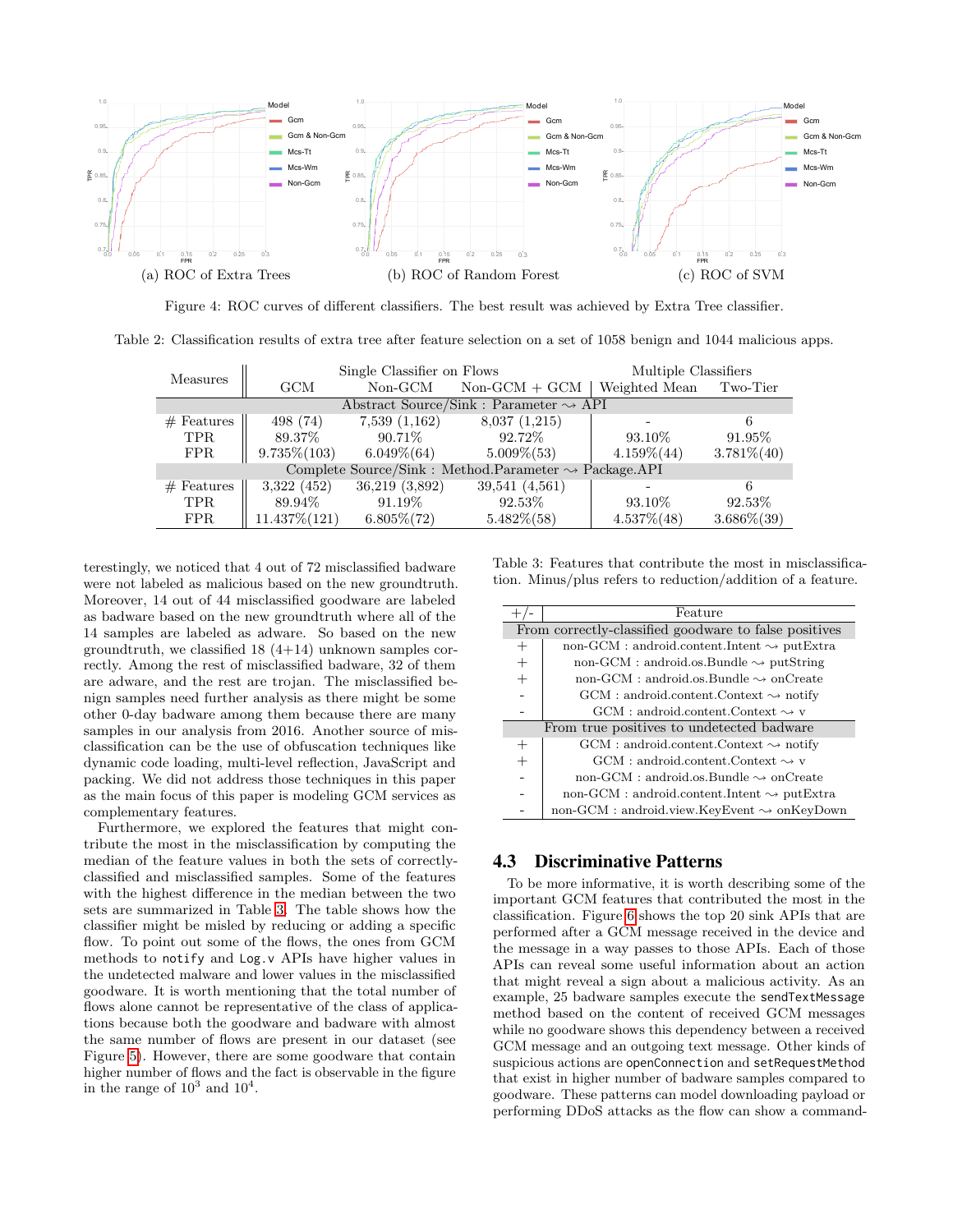<span id="page-7-1"></span>

Figure 5: The realationship between the total number of flows in applications and the classification score.

and-control structure. The attacker sends a URL from the control server to his bots using GCM and the bots then perform requests against the received URL.

In adware, it is hard to say how each single pattern alone can divulge a malicious activity as the same adlibrary, embedded in adware, can be used in goodware as well. However, the experiments showed that combination of GCM features with others can contribute in the detection of adware, as this links the presence of the adlibrary to other facts about the application to provide more information about the context in which the library is used.

# 5. LIMITATIONS

Considering that our approach is built on top of FlowDroid, our system inherits its corresponding limitations. First, it has difficulty to track API calls that are employed by reflection techniques. Second, it cannot follow flows to the native code as it is a flow analysis system for Java. Third, dynamic code loading techniques should be another issue as FlowDroid is a static analysis technique and an attacker can download a code from internet as well as load a code from a local storage, and then load it during runtime. Moreover, FlowDroid doesn't handle inter component communications. While some recent papers have partially addressed the aforementioned issues [\[25,](#page-9-14) [35,](#page-9-15) [26,](#page-9-16) [33\]](#page-9-17), there is a need to push forward handling these issues to the next stage.

Apart from static analysis limitations, there are possible evasion techniques against machine learning like mimicry attacks. For example, if the detection system didn't consider the semantic, an attacker can simply inject some dead code to evade the detection system [\[41\]](#page-9-18). Although we didn't evaluate our approach against these kinds of attacks, an adversary has to modify particular flows in application to evade our system, which is not easy and needs a lot of efforts.

# <span id="page-7-0"></span>6. RELATED WORK

A part of the security community proposes mitigation and access control solutions to protect Android against its potential vulnerabilities, such as privilege escalation, and information leakage. On the other hand, a vast majority of researchers have focused more on Android application analysis by considering two main issues. First, many approaches aim to assess if there is a vulnerability in applications because

of neglected securely design and implementation. Second, others propose detection systems against badware. As far as the main purpose of our approach is application analysis, we describe some prominent approaches in the application analysis area with a highlight on those that focus on GCM and adlibraries.

Application Vulnerability Analysis. Application vulnerabilities are identified as the number one security threat because some developers don't have enough security knowledge. Therefore, researchers have been trying to detect vulnerabilities in different components of applications. MalloDroid [\[14\]](#page-9-19) is one of the approaches that relies on static analysis to find misuses in communications via SSL in Android applications. Android applications vulnerabilities also include SQL injection, which is one of the major vulnerabilities affecting web application. ContentScope [\[22\]](#page-9-20) showed that SQL injection attacks can be used to extract some private data from unprotected Content Providers. As other examples of vulnerability detectors for Android applications, SEFA [\[42\]](#page-9-21) is a tool that analyzes in-component, cross-component, and cross-Apps vulnerabilities, while Woodpecker [\[20\]](#page-9-22) focus on the detection of just in-component vulnerabilities. CHEX [\[28\]](#page-9-23) is one of the most sophisticated in-component and cross-component analysis tools that can detect component hijacking vulnerabilities.

Badware Analysis. There are also a quite good number of approaches that proposed different static and dynamic analysis techniques for badware classification. They are mostly based on machine learning while the difference derives from the feature extraction step. Some of these approaches vet badware detection like Drebin [\[7\]](#page-8-1), DroidAPIMiner [\[3\]](#page-8-11), Mud-Flow [\[9\]](#page-8-12), AppAudit [\[43\]](#page-9-24), while the others just concentrate on badware family classification like DroidScribe [\[13\]](#page-8-13) and Dendroid [\[39\]](#page-9-25). Moreover, there are some systems that generalize their approach for both malware detection and classification such as DroidMiner [\[44\]](#page-9-26) and DroidSIFT [\[45\]](#page-9-27). Apart from the aforementioned systems that consider badware in generic cases, there are also some researches that target some specific kinds of badware like the one that provides a solution for detection of logic bombs [\[17\]](#page-9-28) in Android applications, or another one that extracts potentially suspicious runtime values such as premium SMS numbers or blacklisted URLs [\[35\]](#page-9-15) to thwart evasion techniques.

Advertisement Libraries Analysis. On the evaluation of advertising libraries, there are some approaches like Ad-Droid [\[30\]](#page-9-29) and AdSplit [\[37\]](#page-9-30) that contributed on isolating advertising libraries from host applications (e.g., to create fault isolation). A common way for adversary to monetize the adlibraries is to repackage free benign applications with injected adlibraries, and then earn ad revenue as explained by Zhoe et. al [\[47\]](#page-9-31). They proposed an approach to decouple the core of applications from other modules (e.g., adlibraries) based on program dependency graph to detect repackaged applications. Another work [\[38\]](#page-9-32) examines the effects on user privacy in thirteen popular Android ad providers by reviewing their use of permissions.

GCM Services Analysis. There are just a few works that analyzed GCM services for security objectives. The most prominent example is the one that reported some vulnerabilities in GCM mechanism [\[27\]](#page-9-33) by which an adversary can steal sensitive user data of popular applications like Facebook, and command the devices. A following work, called Seminal [\[12\]](#page-8-14), provides an automation to find vulnerabili-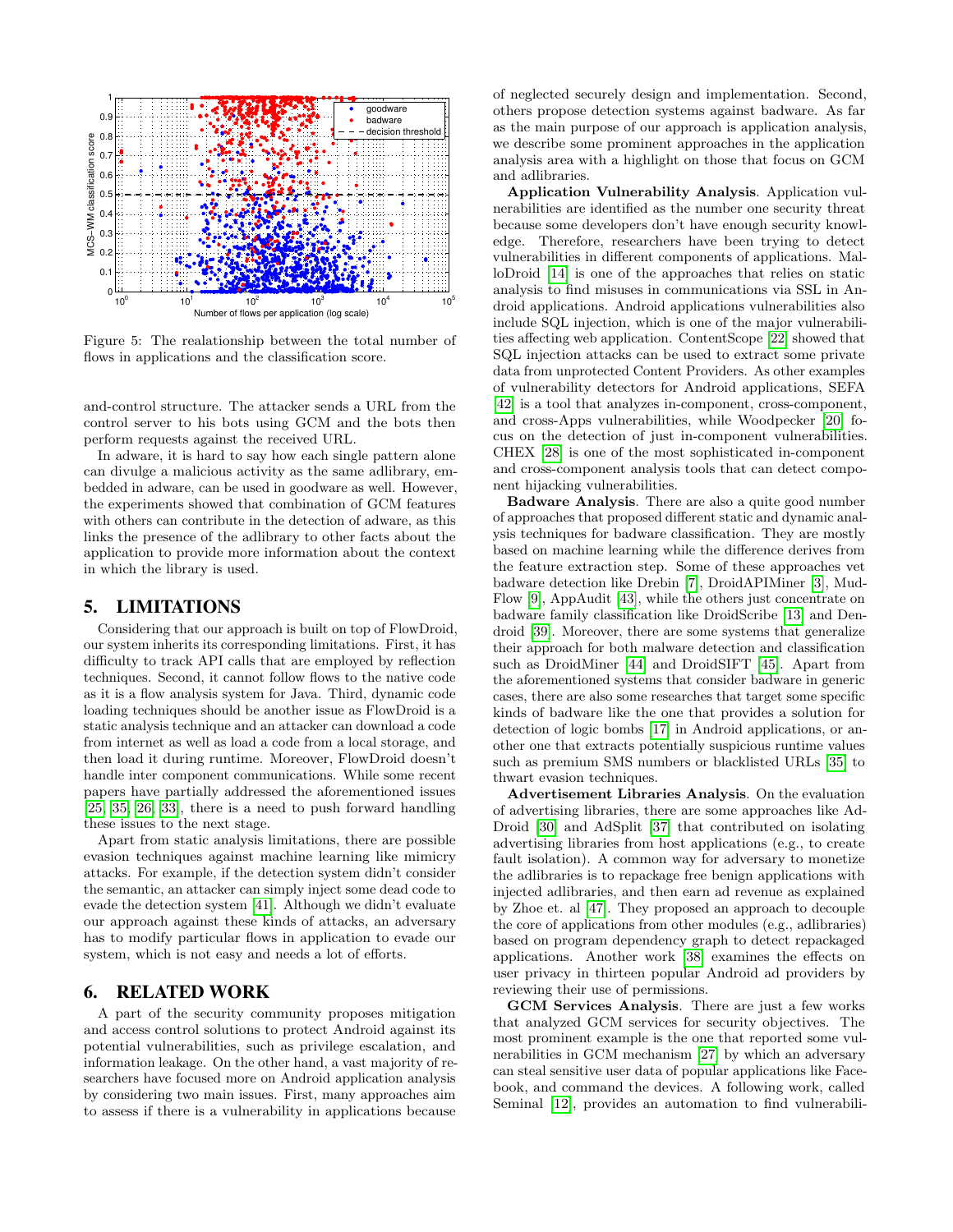<span id="page-8-10"></span>

Figure 6: Top 20 discriminative actions based on mean decrease impurity. They are sinks in data flows from GCM received messages). e, d, v, i, w are log methods.

ties in applications using push notification services. Apart from vulnerability analysis, other researchers [\[46\]](#page-9-2) showed how attackers might exploit push notification services like GCM to create a cloud-based push-styled mobile botnet. However, they didn't propose any concrete analysis/defense solution except advising either monitoring the network traffic or verifying the combination of GCM permission with others.

As an overall comparison with the previous approaches, opposite of the other works, this paper aimed to model the behaviors of GCM services in Android applications statically to more effectively discriminate badware from benign applications. Moreover, based on the best of our knowledge, we are the first to use the MCS paradigm for Android malware detection, which can help improving the performance of the single classifiers.

## <span id="page-8-3"></span>7. CONCLUSIONS AND FUTURE WORK

In this paper, we modeled Google Cloud Messaging in Android applications to be able to detect flows from GCM services, which consequently helps analyzers to investigate security issues related to these services automatically. Consideration of the GCM services is important because of the advent of GCM in badware where GCM acts as a C&C channel. To assure how much this consideration can be beneficial, we evaluated the effect of data flows from GCM services for badware detection. Our results indicate that GCM features help to more effectively discriminate badware using the GCM mechanism from benign applications, compared to when they are ignored. The proposed approach benefits from the MCS approach which was proved to be more resilient to evasion in computer security, so we expect the same behavior. As a future plan, it is worth to extend this work to support every kind of push services as they might be exploited more extensively (e.g., Baidu Cloud Push service was abused in a badware<sup>[9](#page-8-15)</sup>).

#### 8. ACKNOWLEDGMENTS

We are thankful to Giovanni Murgia for his efforts on providing preliminary experimental results, as well as our shepherd, Daniel Xiapu Luo, and the anonymous reviewers for their invaluable comments to improve the paper. Moreover, we appreciate VirusTotal's collaboration for providing

<span id="page-8-15"></span> $^{9}$ http://b0n1.blogspot.co.uk/2015/03/remoteadministration-trojan-using.html

access to their Android applications. The research reported in this work has been supported in part by the German Federal Ministry of Education and Research (BMBF) and by the Hessian Ministry of Science and the Arts (HMWK) within CRISP.

#### 9. REFERENCES

- <span id="page-8-0"></span>[1] Enisa threat taxonomy. [http://goo.gl/ATLpcA.](http://goo.gl/ATLpcA)
- <span id="page-8-5"></span>[2] Mobile advertisement platforms. [http://www.](http://www.mobyaffiliates.com/mobile-advertising-networks/) [mobyaffiliates.com/mobile-advertising-networks/.](http://www.mobyaffiliates.com/mobile-advertising-networks/)
- <span id="page-8-11"></span>[3] Y. Aafer, W. Du, and H. Yin. DroidAPIMiner: Mining API-Level Features for Robust Malware Detection in Android, pages 86–103. 2013.
- <span id="page-8-8"></span>[4] M. Ahmadi, D. Ulyanov, S. Semenov, M. Trofimov, and G. Giacinto. Novel feature extraction, selection and fusion for effective malware family classification. In CODASPY, pages 183–194, 2016.
- <span id="page-8-2"></span>[5] AndroTotal. (another) android trojan scheme using google cloud messaging. [https://goo.gl/W7ebNx,](https://goo.gl/W7ebNx) 2014.
- <span id="page-8-4"></span>[6] M. Aresu, D. Ariu, M. Ahmadi, D. Maiorca, and G. Giacinto. Clustering android malware families by http traffic. In MALWARE, pages 128–135, 2015.
- <span id="page-8-1"></span>[7] D. Arp, M. Spreitzenbarth, M. Hubner, H. Gascon, and K. Rieck. Drebin: Effective and explainable detection of android malware in your pocket. In NDSS, 2014.
- <span id="page-8-6"></span>[8] S. Arzt, S. Rasthofer, C. Fritz, E. Bodden, A. Bartel, J. Klein, Y. Le Traon, D. Octeau, and P. McDaniel. Flowdroid: Precise context, flow, field, object-sensitive and lifecycle-aware taint analysis for android apps. In PLDI, pages 259–269, 2014.
- <span id="page-8-12"></span>[9] V. Avdiienko, K. Kuznetsov, A. Gorla, A. Zeller, S. Arzt, S. Rasthofer, and E. Bodden. Mining apps for abnormal usage of sensitive data. In ICSE, pages 426–436, 2015.
- <span id="page-8-9"></span>[10] B. Biggio, G. Fumera, and F. Roli. Multiple classifier systems for robust classifier design in adversarial environments. Int'l J. M. Learn. Cyb., 1(1):27–41, 2010.
- <span id="page-8-7"></span>[11] C. M. Bishop. Pattern Recognition and Machine Learning. Springer, 1st ed., Oct. 2007.
- <span id="page-8-14"></span>[12] Y. Chen, T. Li, X. Wang, K. Chen, and X. Han. Perplexed messengers from the cloud: Automated security analysis of push-messaging integrations. In Comp. & Comm. Sec. (CCS), pages 1260–1272, 2015.
- <span id="page-8-13"></span>[13] S. K. Dash, G. Suarez-Tangil, S. Khan, K. Tam, M. Ahmadi, J. Kinder, and L. Cavallaro. Droidscribe: